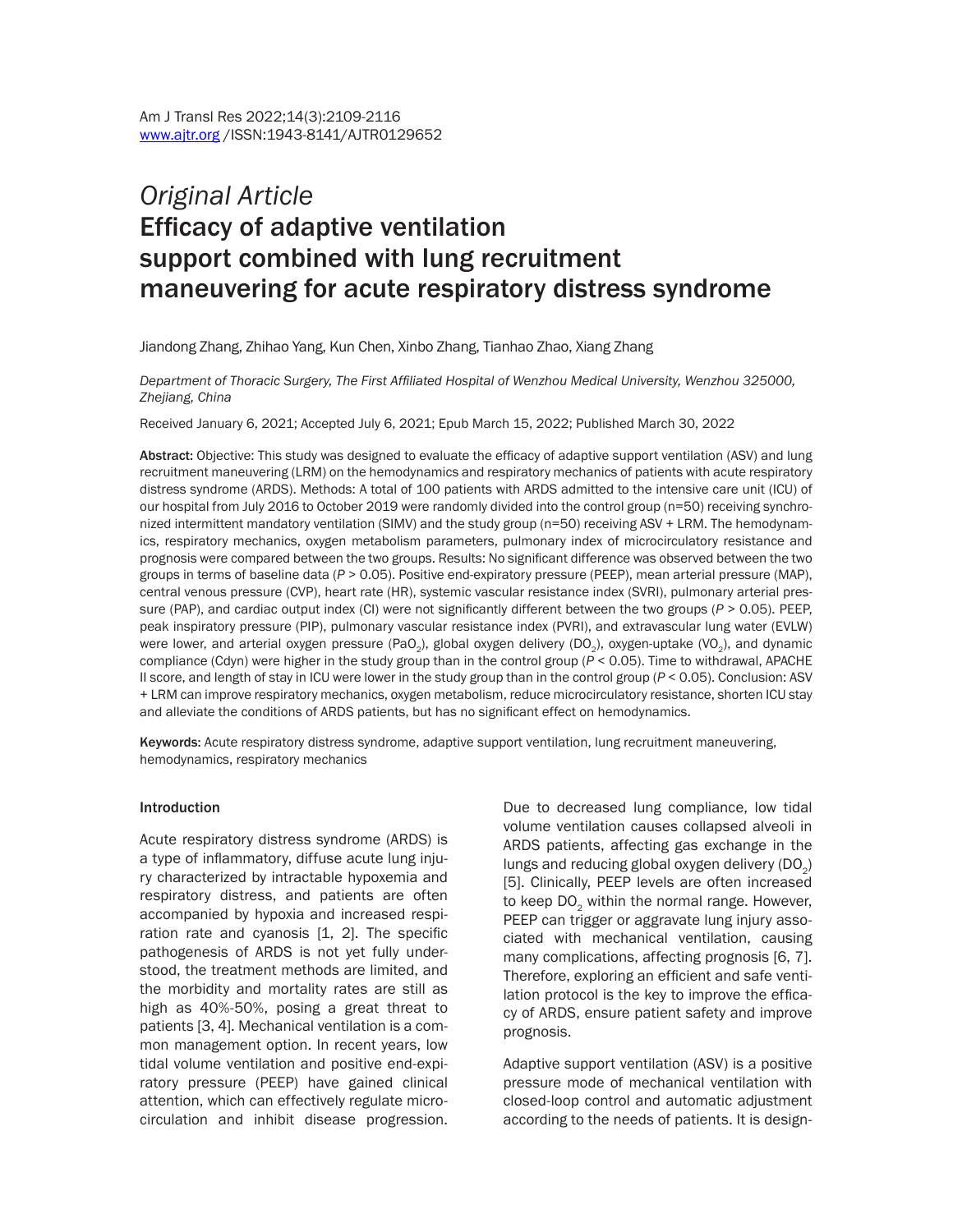ed to ensure optimization of breathing work for the patients [8]. Multiple methods have been described for lung recruitment maneuvering (LRM), including 3 consecutive sighs/min with a plateau pressure of 45 cmH<sub>2</sub>O, which improves lung compliance and oxygenation function by reopening the alveoli, reduces the degree of lung injury, and decreases the overall morbidity and mortality [9, 10]. Currently, there are few clinical reports on the effectiveness of ASV combined with LRM modality in ARDS. In this study, 100 patients with ARDS were enrolled and grouped based on synchronized intermittent mandatory ventilation (SIMV) and ASV + LRM modes to investigate the effects of ASV + LRM mode on hemodynamic, respiratory mechanics, and microcirculatory resistance.

### Materials and methods

### *Clinical data*

A total of 100 patients with ARDS admitted to the intensive care unit (ICU) of The First Affiliated Hospital of Wenzhou Medical University from July 2016 to October 2019 were included in the study, and were randomly divided into the control group (n=50) receiving synchronized intermittent mandatory ventilation (SIMV) and the study group (n=50) receiving ASV + LRM. This study was approved by the Medical Ethics Committee of The First Affiliated Hospital of Wenzhou Medical University. All subjects or their families signed the informed consent prior to participating in the study.

Inclusion criteria: patients who met the diagnostic criteria of ARDS [11] and received mechanical ventilation; acute onset within 1 week; oxygenation index  $\leq$  200 and PEEP  $\geq$  5 cmH<sub>2</sub>O; and chest X-ray radiographs showing reduced translucency in both lungs and no pleural effusion. Exclusion criteria: death within 24 h of admission; oxygen saturation  $(SaO<sub>2</sub>)$ ≤ 90% following ventilator use and invasive mean arterial pressure (MAP)  $\leq 65$  mmHg in the brachial artery 2 h after resuscitation; pneumothorax and alveolar disease.

# *Methods*

All patients were mechanically ventilated using a Galerio Gold ventilator (Hamilton, Switzerland), and a Swan-Ganz floating catheter was placed via the patient's internal jugular or subclavian vein, and mechanical ventilation was performed using the ventilator. SIMV mode was set with a PEEP of 0, a tidal volume of 8 mL/kg, and an oxygen concentration of 60% for 8 h. When the condition was stable, the control group continued to receive the SIMV mode with sequential increases of 0, 5, and 10 cmH<sub>2</sub>O and each PEEP was maintained for 60 min. The study group received ASV + LRM mode. The control group underwent ASV with the same parameters.

### *Outcome measurements*

Pulmonary arterial pressure (PAP) and central venous pressure (CVP) were measured using a Swan-Ganz floating catheter, and systemic vascular resistance index (SVRI), pulmonary vascular resistance index (PVRI) and cardiac output index (CI), and extravascular lung water (EVLW) were measured using a PiCCO monitor; peak inspiratory pressure (PIP) and dynamic compliance (Cdyn) were measured using a ventilator; 3 mL of mixed venous and femoral blood was obtained from the pulmonary artery end of a Swan-Ganz float catheter, and arterial oxygen pressure (PaO<sub>2</sub>), global oxygen delivery (DO<sub>2</sub>), and oxygen-uptake  $(VO<sub>2</sub>)$  were measured with an ABL90 blood gas analyzer.

The time to withdrawal, APACHE II score, and ICU stay were recorded in both groups. The APACHE II scores were determined in terms of age, acute physiology and chronic health on a 4-point Likert scale, with high scores indicating severe disease and poor prognosis.

# *Statistical analysis*

SPSS 23.0 statistical analysis software was used. The graphics were prepared using GraphPad Prism 8. The measurement data were expressed as *\_ x* ± *s*. Comparisons between groups were made by the independent samples *t* test. Count data [n (%)] were examined by  $\chi^2$  test, with  $P < 0.05$  regarding as a significant difference.

# **Results**

# *Baseline data*

The control group included 27 males and 23 females aged (45.2±8.2) years, while the study group included 26 males and 24 females aging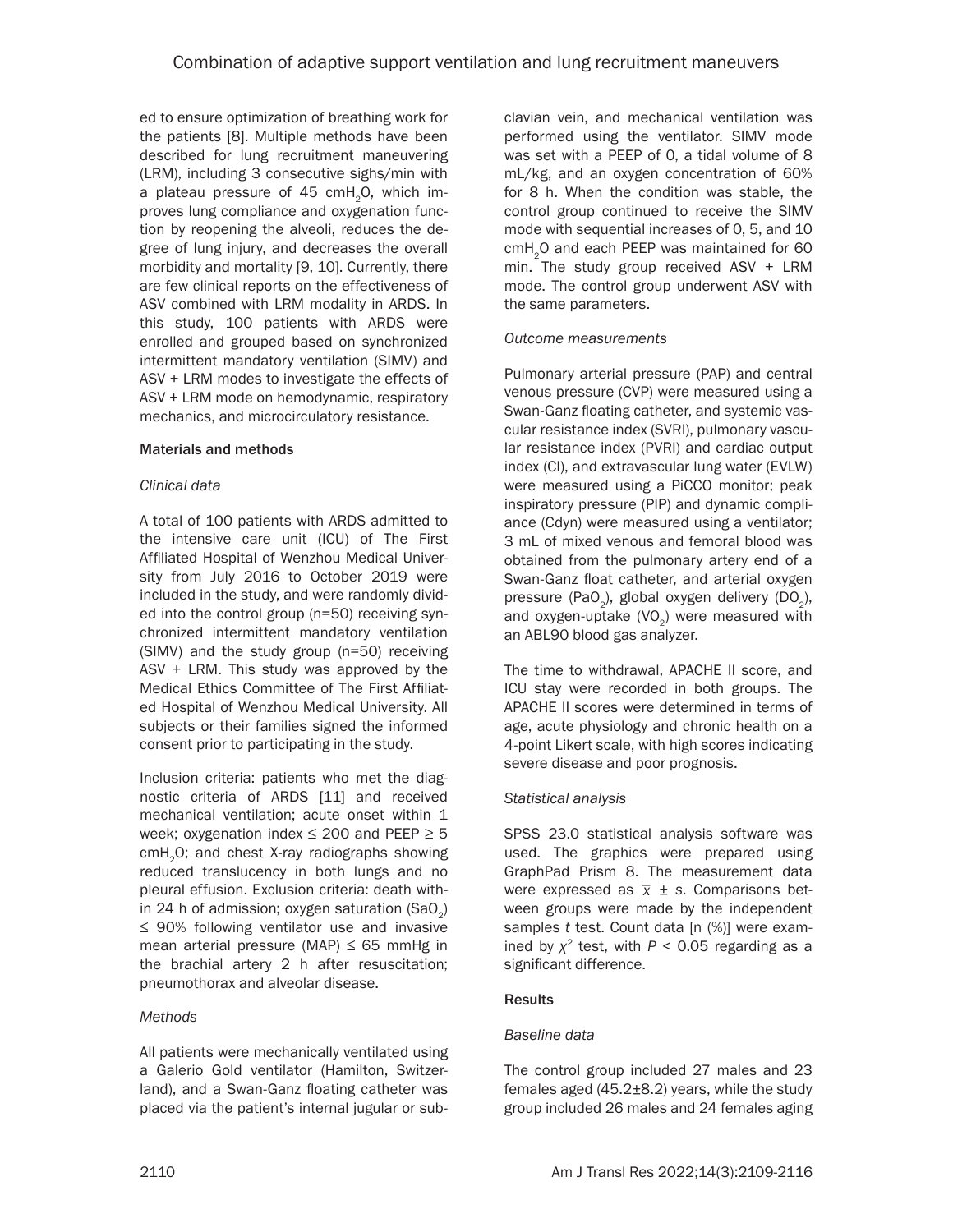|                      |        |                |                  |              |                  | Primary disease            |  |  |
|----------------------|--------|----------------|------------------|--------------|------------------|----------------------------|--|--|
| Group                | Male/  | Age            | Body mass        | Oxygenation  | <b>APACHE II</b> | Acute pancreatitis/        |  |  |
|                      | female | (years)        | index $(kg/m2)$  | index        | score            | pulmonary infection/severe |  |  |
|                      |        |                |                  |              |                  | infection/trauma/other     |  |  |
| Control group (n=50) | 27/23  | $45.2 + 8.2$   | $22.95 \pm 2.68$ | 145.26±10.29 | $26.13 + 2.25$   | 12/10/14/12/2              |  |  |
| Study group (n=50)   | 26/24  | $45.9 \pm 7.6$ | $23.15 + 3.02$   | 146.35+9.95  | 26.38+2.37       | 14/9/13/10/4               |  |  |
| $x^2/t$              | 0.040  | 0.443          | 0.350            | 0.341        | 0.541            | 0.244                      |  |  |
| P                    | 0.841  | 0.659          | 0.727            | 0.734        | 0.590            | 0.970                      |  |  |

|  |  |  | <b>Table 1.</b> Comparison of baseline data $(n/\chi \pm S)$ |
|--|--|--|--------------------------------------------------------------|
|--|--|--|--------------------------------------------------------------|

(45.9±7.6) years. The differences in baseline data such as gender, age, body mass index, oxygenation index, APACHE II score and primary disease were not significant between the two groups (*P* > 0.05) (Table 1).

### *Hemodynamics*

At a PEEP of 0 cmH<sub>2</sub>O, 5 cmH<sub>2</sub>O, and 10 cmH<sub>2</sub>O, no significant difference was found in MAP, CVP, and HR levels between the two group (*P* > 0.05), indicating that SIMV and ASV + LRM modes did not affect patient hemodynamics (Table 2).

### *Respiratory mechanics*

At a PEEP of 0 cmH<sub>2</sub>O, 5 cmH<sub>2</sub>O, and 10 cmH<sub>2</sub>O, the PIP level was significantly lower and the Cdyn level in the study group was significantly higher than that in the control group (*P* < 0.05), suggesting that compared with SIMV mode, ASV + LRM could improve the respiratory function of the patients with ARDS (Table 3).

# *Oxygen metabolism parameters*

At a PEEP of 0 cmH<sub>2</sub>O, 5 cmH<sub>2</sub>O, and 10 cmH<sub>2</sub>O, PaO<sub>2</sub>, DO<sub>2</sub>, and VO<sub>2</sub> levels in the study group were significantly higher than those in the control group (*P* < 0.05), showing that compared with SIMV mode, ASV + LRM could improve oxygen metabolism parameters of the patients with ARDS (Figure 1).

# *Pulmonary index of microcirculatory resistance*

At a PEEP of 0 cmH<sub>2</sub>O, 5 cmH<sub>2</sub>O, and 10 cmH<sub>2</sub>O, SVRI, PAP, and CI levels in the study group were not significantly different from the control group  $(P > 0.05)$ . At the PEEP of 0 cmH<sub>2</sub>O, 5 cmH<sub>2</sub>O, and 10 cmH<sub>2</sub>O, PVRI and EVLW levels in the study group were significantly lower than those in the control group  $(P < 0.05)$ , showing that compared with SIMV mode, the ASV + LRM could improve pulmonary microcirculatory resistance of the patients with ARDS and prevent pulmonary microcirculation disturbance (Figure 2).

### *Prognosis*

The time to withdrawal, APACHE II score, and ICU length of stay in the study group were significantly lower than those in the control group (*P* < 0.05), indicating that compared with SIMV mode, the ASV + LRM mode could shorten the length of stay, alleviate the condition of the patients with ARDS, and facilitate rehabilitation (Table 4).

# **Discussion**

Lung-protective ventilator settings (LPS) were initially thought to be beneficial for patients with ARDS, but recent studies have shown that lower tidal volume is beneficial for non-ARDS patients as well [12-14]. LPS works by limiting the concentration of oxygen and tidal volume, while applying PEEP to increase alveolar pressure and alveolar volume, prevent damage caused by repeated closure and opening of the atrophied lung, improve gas exchange at the alveoli and lung compliance, and prevent infection and pulmonary edema [15]. However, due to the presence of heterogeneous lesions in the lungs of ARDS patients, high PEEP fails to expand the partially collapsed alveoli [16]. Therefore, the key to ARDS treatment is to reduce PEEP and PIP as much as possible while effectively promoting alveolar collapse and providing adequate oxygen supply.

ASV is a closed-loop pressure-controlled ventilation mode, which is an intelligent automatic ventilation mode for optimal respiratory mode while ensuring an adequate air supply [17]. ASV is based on individual patient parameters such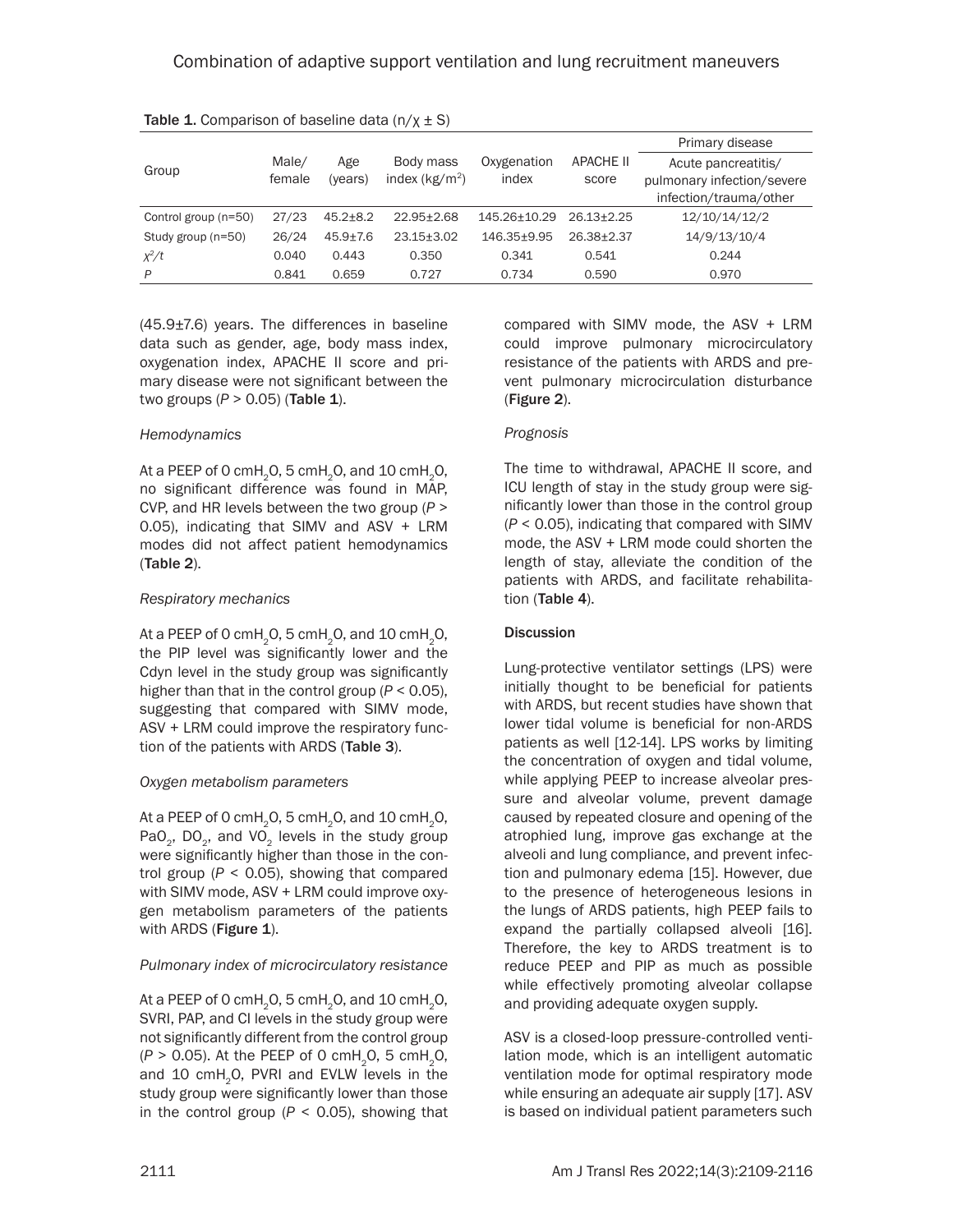|                      | MAP (mmHg)                     |                                |                                 | $CVP$ (cmH <sub>2</sub> O)     |                              |                                 | HR (beats/min)               |                                        |                                 |
|----------------------|--------------------------------|--------------------------------|---------------------------------|--------------------------------|------------------------------|---------------------------------|------------------------------|----------------------------------------|---------------------------------|
| Group                | $PFFP=0$<br>cmH <sub>2</sub> O | $PEEP=5$<br>cmH <sub>2</sub> O | $PEEP=10$<br>cmH <sub>2</sub> O | $PEEP=0$<br>cmH <sub>2</sub> O | $PFFP=5$<br>cmH <sub>0</sub> | $PEEP=10$<br>cmH <sub>2</sub> O | $PEEP=0$<br>cmH <sub>0</sub> | $PEEP=5$<br>cmH <sub>0</sub>           | $PEEP=10$<br>cmH <sub>2</sub> O |
| Control group (n=50) | 99.62±9.52                     | 98.86±10.02                    | 99.76±9.68                      | $10.26 + 3.21$                 | $9.64 + 3.12$                | 10.65+3.57                      |                              | 113.25+15.45 112.57+14.26 109.32+13.02 |                                 |
| Study group (n=50)   | 98.68+9.57                     | 99.94±10.34                    | 98.86+9.76                      | 9.97+4.02                      | 10.25+4.12 10.98+5.11        |                                 |                              | 112.37+14.25 110.34+13.25 109.57+14.75 |                                 |
|                      | 0.492                          | 0.530                          | 0.463                           | 0.399                          | 0.835                        | 0.374                           | 0.296                        | 0.810                                  | 0.090                           |
| P                    | 0.624                          | 0.597                          | 0.644                           | 0.691                          | 0.406                        | 0.709                           | 0.768                        | 0.420                                  | 0.928                           |

# Table 2. Comparison of hemodynamic indices  $(x \pm S)$

# Table 3. Comparison of respiratory mechanics  $(x \pm S)$

| Group                |                           | $PIP$ (cmH <sub>2</sub> O) |                | Cdyn (mL/cm $H2$ O) |                |                          |  |
|----------------------|---------------------------|----------------------------|----------------|---------------------|----------------|--------------------------|--|
|                      | PEEP=0 cmH <sub>2</sub> 0 | PEEP=5 cmH.O               | PEEP=10 cmH.O  | PEEP=0 cmH.O        | PEEP=5 cmH.O   | $PEEP=10 \text{ cmH}_2O$ |  |
| Control group (n=50) | $34.26 + 8.26$            | $37.12 + 9.26$             | 43.26+8.26     | $20.16 + 5.12$      | 24.49+6.32     | 29.62+7.71               |  |
| Study group (n=50)   | $26.31 \pm 6.25$          | 29.62+6.94                 | $33.35 + 7.25$ | 24.49+5.28          | $32.26 + 6.58$ | $37.26 + 8.02$           |  |
|                      | 5.427                     | 4.583                      | 6.376          | 4.163               | 6.022          | 4.856                    |  |
| P                    | < 0.001                   | < 0.001                    | < 0.001        | < 0.001             | < 0.001        | ${}_{0.001}$             |  |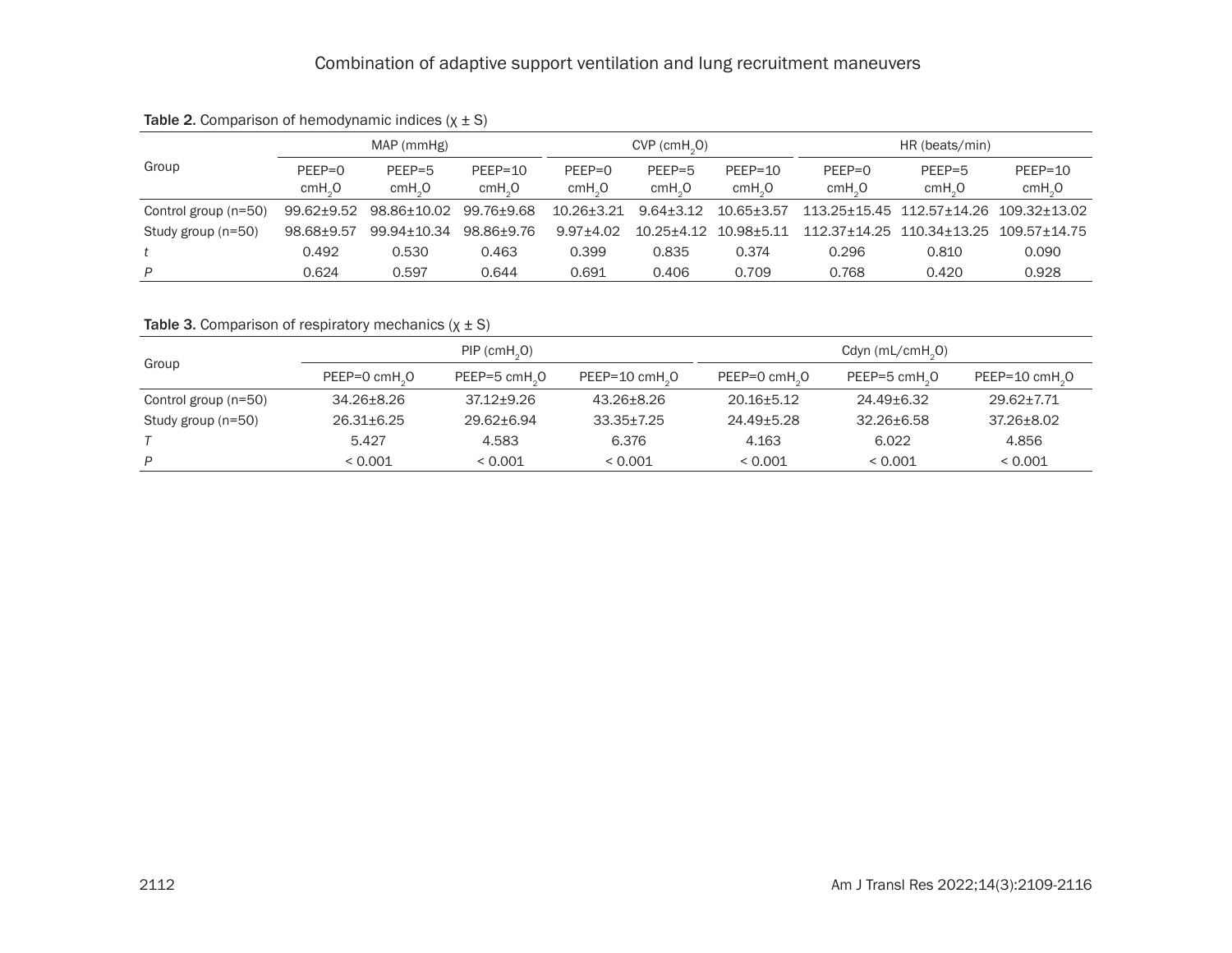

Figure 1. Comparison of oxygen metabolism parameters. Note: (A) PaO<sub>2</sub>; (B) DO<sub>2</sub>; (C) VO<sub>2</sub>. Compared to the control group under the same PEEP, ###*P* < 0.001.



as respiratory resistance and lung compliance, with significant advantages. It automatically

adjusts to the most appropriate support pressure, respiratory frequency, and tidal volume by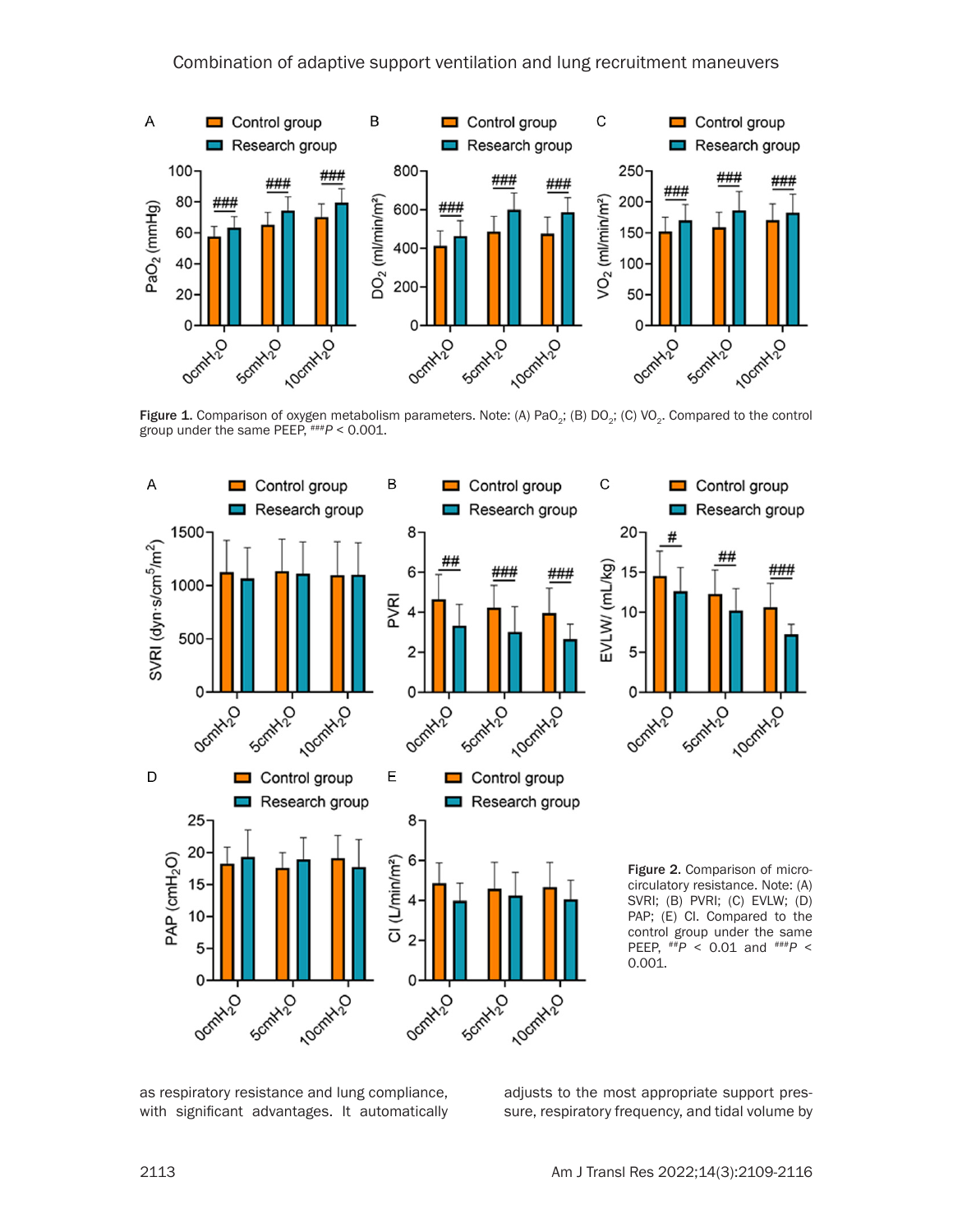**Table 4.** Comparison of prognostic indicators  $(x \pm S)$ 

| Group                                                    | Withdrawal<br>time(h)              | <b>APACHE II</b><br>score | Length of<br>ICU stay (d) |  |
|----------------------------------------------------------|------------------------------------|---------------------------|---------------------------|--|
| Control group (n=50) $302.16 \pm 29.58$ 16.35 $\pm$ 5.57 |                                    |                           | $15.26 \pm 3.02$          |  |
|                                                          |                                    |                           |                           |  |
| Study group (n=50)                                       | 258.86±25.57 12.16±3.75 11.19±3.15 |                           |                           |  |
|                                                          | 7.831                              | 4.412                     | 6.595                     |  |
| P                                                        | < 0.001                            | < 0.001                   | < 0.001                   |  |

analyzing the parameters of each breath, so as to meet the body's requirements for DO<sub>2</sub> with the minimum work of breathing. The ventilator provides air in a constant deceleration mode, so there is no excessive peak airway pressure [18, 19]. However, ASV alone cannot adequately dilate collapsed alveoli, and other measures need to be taken to enhance oxygenation capacity, promote alveolar collapse, and correct hypercapnia [20]. LRM reopens the collapsed alveoli and increases functional residual capacity. A study found that the implementation of LRM contributed to a reduction in collapsed alveoli by 11.7% of whole lung tissue [21]. Animal tests have shown that LRM can prevent ventilator-related exacerbation of lung injury and reduce the levels of inflammatory factors in plasma and bronchoalveolar lavage fluid, thereby reducing the risk of developing multiple organ dysfunction syndrome [22]. In this study, no significant difference was observed in MAP, CVP, and heart rate (HR) between the two groups under the same PEEP, indicating that the two modalities did not have a significant effect on the hemodynamics of the patients. Inspiratory pressure in the study group varied with pulmonary compliance, and ventilation was consistently with lower PIP. The study group showed lower PIP, PVRI, and EVLW, and higher PaO<sub>2</sub>, DO<sub>2</sub>, VO<sub>2</sub>, and Cdyn than the control group, suggesting that the ASV + LRM mode helped improve inspiratory mechanics, oxygen metabolism, and reduce pulmonary microcirculatory resistance in patients with ARDS. Moreover, the time to withdrawal, APACHE II score, and ICU length of stay in the study group were lower than those in the control group, indicating that the ASV + LRM could accelerate the recovery process from ARDS, shorten the length of stay, and alleviate the patient's condition. The reason for this may be that the ASV is a volume-targeted pressure support mode that automatically adjusts the pressure support according to the spontaneous respiratory rate, thus promoting a more even distribution of airflow in the alveoli, which

allows fully oxygenated blood, thereby maintaining the balance of oxygen supply and demand. Meanwhile, ASV could provide ideal ventilation at a low airway pressure. With small tidal volume and respiratory frequency, the patients can breathe independently and comfortably, which can stabilize hemodynamics, reduce the work of

respiration as well as oxygen consumption, and increase gas exchange in the lungs, thereby avoiding respiratory muscle atrophy, humanmachine confrontation, reducing the consumption of sedation and analgesia, and shortening the use time of ventilator and ICU hospitalization time [23, 24]. LRM increases lung volume, reopens non-ventilated alveoli, keeps reventilated alveoli and ventilated alveoli open, and connected airways open, increases the patient's functional residual capacity, reduces the shear forces formed by repeated alveolar closure and opening, and avoids the occurrence of mismatched ventilation perfusion [25, 26]. In ASV + LRM mode, the deceleration wave during the ventilation can improve the ratio of pulmonary gas and blood flow and promote alveolar gas exchange. Combined with LRM, it can reopen the alveoli and keep them in a state of dilation, thereby increasing lung volume and improving oxygenation, lung compliance, oxygen supply and consumption.

This was a single-center study with a small number of cases and short period of followedup, leading to a possible certain bias in the conclusions of the study. In the next step, a multi-center study will be carried out with increased number of cases and extended follow-up period to further explore the reliability of the conclusions of this study.

In conclusion, ASV + LRM mode can improve respiratory mechanics and oxygen metabolism, reduce microcirculatory resistance, shorten ICU stay and alleviate the condition of ARDS patients, but has no significant effect on hemodynamics.

#### Disclosure of conflict of interest

# None.

Address correspondence to: Xiang Zhang, Department of Thoracic Surgery, The First Affiliated Hospital of Wenzhou Medical University, Wenzhou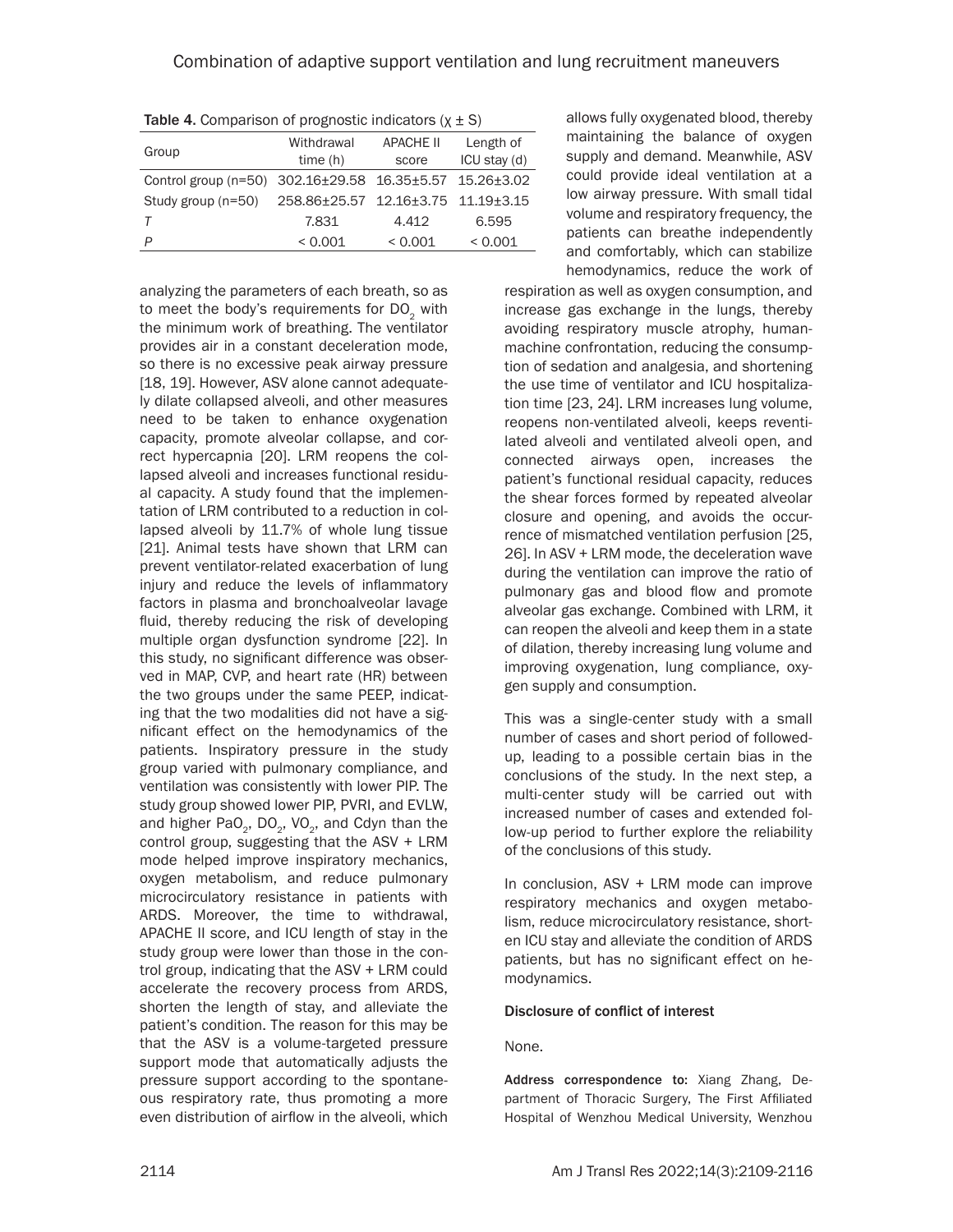325000, Zhejiang, China. Tel: +86-15800526379; E-mail: [qinzonghe1964@sina.cn](mailto:qinzonghe1964@sina.cn)

#### References

- [1] van der Zee P and Gommers D. Recruitment maneuvers and higher PEEP, the so-called open lung concept, in patients with ARDS. Crit Care 2019; 23: 73.
- [2] Cherian SV, Kumar A, Akasapu K, Ashton RW, Aparnath M and Malhotra A. Salvage therapies for refractory hypoxemia in ARDS. Respir Med 2018; 141: 150-158.
- [3] Beitler JR, Sarge T, Banner-Goodspeed VM, Gong MN, Cook D, Novack V, Loring SH and Talmor D. Effect of titrating positive end-expiratory pressure (PEEP) with an esophageal pressure-guided strategy vs an empirical high PEEP-Fio2 strategy on death and days free from mechanical ventilation among patients with acute respiratory distress syndrome: a randomized clinical trial. JAMA 2019; 321: 846-857.
- [4] Grieco DL, Menga LS, Eleuteri D and Antonelli M. Patient self-inflicted lung injury: implications for acute hypoxemic respiratory failure and ARDS patients on non-invasive support. Minerva Anestesiol 2019; 85: 1014-1023.
- [5] Guo L, Xie J, Huang Y, Pan C, Yang Y, Qiu H and Liu L. Higher PEEP improves outcomes in ARDS patients with clinically objective positive oxygenation response to PEEP: a systematic review and meta-analysis. BMC Anesthesiol 2018; 18: 172.
- [6] Tusman G, Gogniat E, Madorno M, Otero P, Dianti J, Ceballos IF, Ceballos M, Verdier N, Böhm SH, Rodriguez PO and San Roman E. Effect of PEEP on dead space in an experimental model of ARDS. Respir Care 2020; 65: 11-20.
- [7] McNicholas BA, Rooney GM and Laffey JG. Lessons to learn from epidemiologic studies in ARDS. Curr Opin Crit Care 2018; 24: 41-48.
- [8] Agarwal R, Srinivasan A, Aggarwal AN and Gupta D. Adaptive support ventilation for complete ventilatory support in acute respiratory distress syndrome: a pilot, randomized controlled trial. Respirology 2013; 18: 1108-1115.
- [9] Arnal JM, Wysocki M, Novotni D, Demory D, Lopez R, Donati S, Granier I, Corno G and Durand-Gasselin J. Safety and efficacy of a fully closed-loop control ventilation (IntelliVent-ASV®) in sedated ICU patients with acute respiratory failure: a prospective randomized crossover study. Intensive Care Med 2012; 38: 781-787.
- [10] Cui Y, Cao R, Wang Y and Li G. Lung recruitment maneuvers for ARDS patients: a systematic review and meta-analysis. Respiration 2020; 99: 264-276.
- [11] Chinese Society of Critical Care Medicine. Guidelines for the diagnosis and treatment of acute lung injury/acute respiratory distress syndrome (2006). Chinese Journal of Internal Medicine 2007; 46: 430-435.
- [12] Bergez M, Fritsch N, Tran-Van D, Saghi T, Bounkim T, Gentile A, Labadie P, Fontaine B, Ouattara A and Rozé H. PEEP titration in moderate to severe ARDS: plateau versus transpulmonary pressure. Ann Intensive Care 2019; 9: 81.
- [13] Nanchal RS and Truwit JD. Recent advances in understanding and treating acute respiratory distress syndrome. F1000Res 2018; 7: F1000 Faculty Rev-1322.
- [14] Karbing DS, Panigada M, Bottino N, Spinelli E, Protti A, Rees SE and Gattinoni L. Changes in shunt, ventilation/perfusion mismatch, and lung aeration with PEEP in patients with ARDS: a prospective single-arm interventional study. Crit Care 2020; 24: 111.
- [15] Wang B, Wu B and Ran YN. A clinical study on mechanical ventilation PEEP setting for traumatic ARDS patients guided by esophageal pressure. Technol Health Care 2019; 27: 37- 47.
- [16] Arnal JM, Garnero A, Novonti D, Demory D, Ducros L, Berric A, Donati S, Corno G, Jaber S and Durand-Gasselin J. Feasibility study on full closed-loop control ventilation (IntelliVent-ASV™) in ICU patients with acute respiratory failure: a prospective observational comparative study. Crit Care 2013; 17: R196.
- [17] Khemani RG, Parvathaneni K, Yehya N, Bhalla AK, Thomas NJ and Newth CJL. Positive endexpiratory pressure lower than the ARDS network protocol is associated with higher pediatric acute respiratory distress syndrome mortality. Am J Respir Crit Care Med 2018; 198: 77-89.
- [18] Arnal JM, Saoli M and Garnero A. Airway and transpulmonary driving pressures and mechanical powers selected by INTELLiVENT-ASV in passive, mechanically ventilated ICU patients. Heart Lung 2020; 49: 427-434.
- [19] Bialais E, Wittebole X, Vignaux L, Roeseler J, Wysocki M, Meyer J, Reychler G, Novotni D, Sottiaux T, Laterre PF and Hantson P. Closedloop ventilation mode (IntelliVent®-ASV) in intensive care unit: a randomized trial. Minerva Anestesiol 2016; 82: 657-668.
- [20] Dai YL, Wu CP, Yang GG, Chang H, Peng CK and Huang KL. Adaptive support ventilation attenuates ventilator induced lung injury: human and animal study. Int J Mol Sci 2019; 20: 5848.
- [21] Gattinoni L, Caironi P, Pelosi P and Goodman LR. What has computed tomography taught us about the acute respiratory distress syndrome? Am J Respir Crit Care Med 2001; 164: 1701-1711.